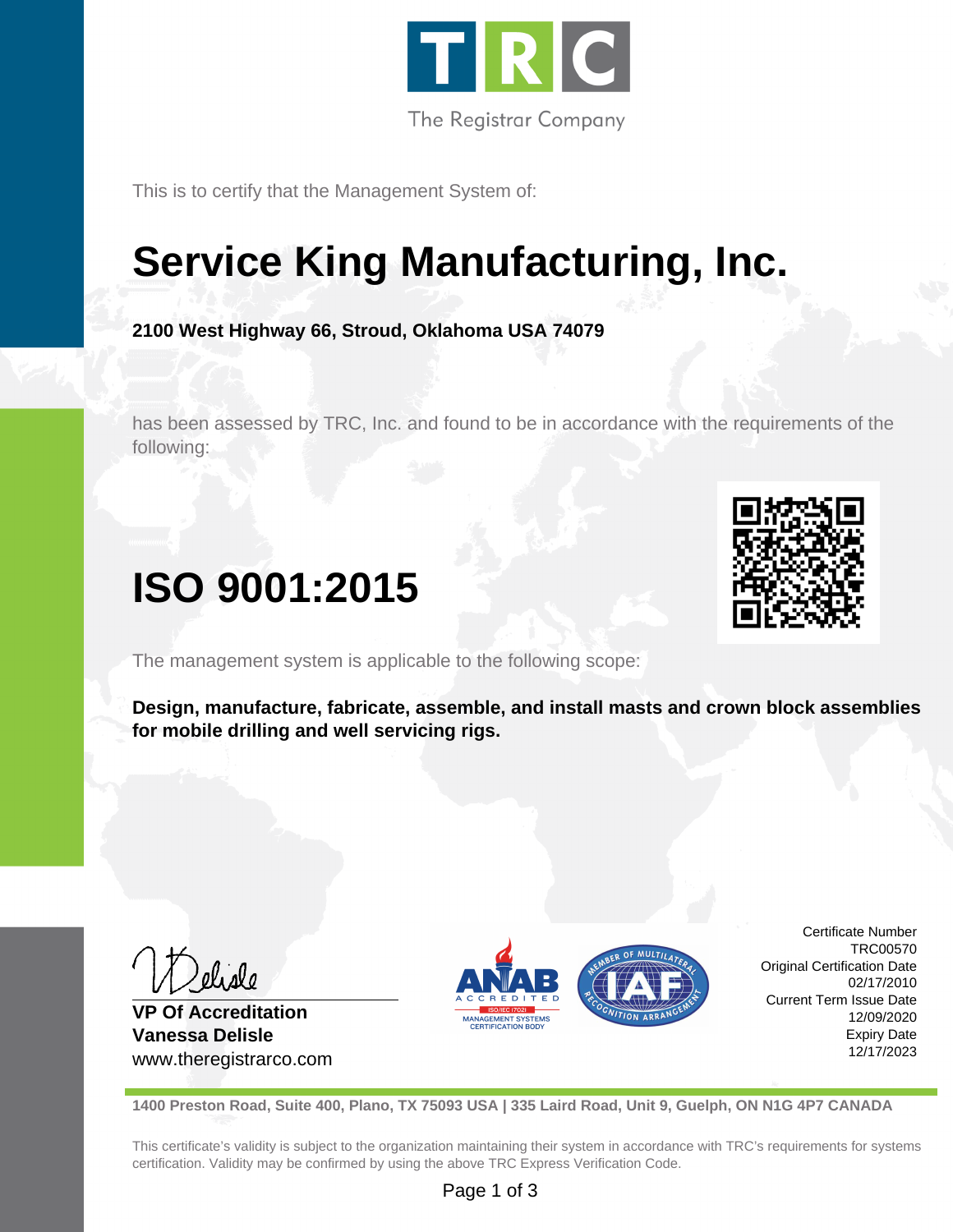

Appendix to certificate No. TRC00570

The following sites are included in the certification:

# **Service King Manufacturing, Inc.**

**2100 West Highway 66, Stroud, Oklahoma USA 74079**

Site Scope: Head Quarters including administration, design of masts and crown block assemblies and the manufacture and assembly of crown block assemblies.

# **Service King Manufacturing, Inc.**

**344253 East 770 Road, Agra, Oklahoma USA 74824**

Site Scope: Mast fabrication and Assembly.

# **Service King Manufacturing, Inc.**

**354520 West Highway 66, Stroud, Oklahoma USA 74079**

Site Scope: Carrier fabrication and mast installation.

# **Service King Manufacturing, Inc. (West Paint Shop)**

**S 3540 Road/Highway 66 West, Stroud, Oklahoma USA 74079**

Site Scope: Paint Shop.



Certificate Number TRC00570 Original Certification Date 02/17/2010 Current Term Issue Date 12/09/2020 Expiry Date 12/17/2023

**1400 Preston Road, Suite 400, Plano, TX 75093 USA | 335 Laird Road, Unit 9, Guelph, ON N1G 4P7 CANADA**

This certificate's validity is subject to the organization maintaining their system in accordance with TRC's requirements for systems certification. Validity may be confirmed by using the above TRC Express Verification Code.

#### Page 2 of 3